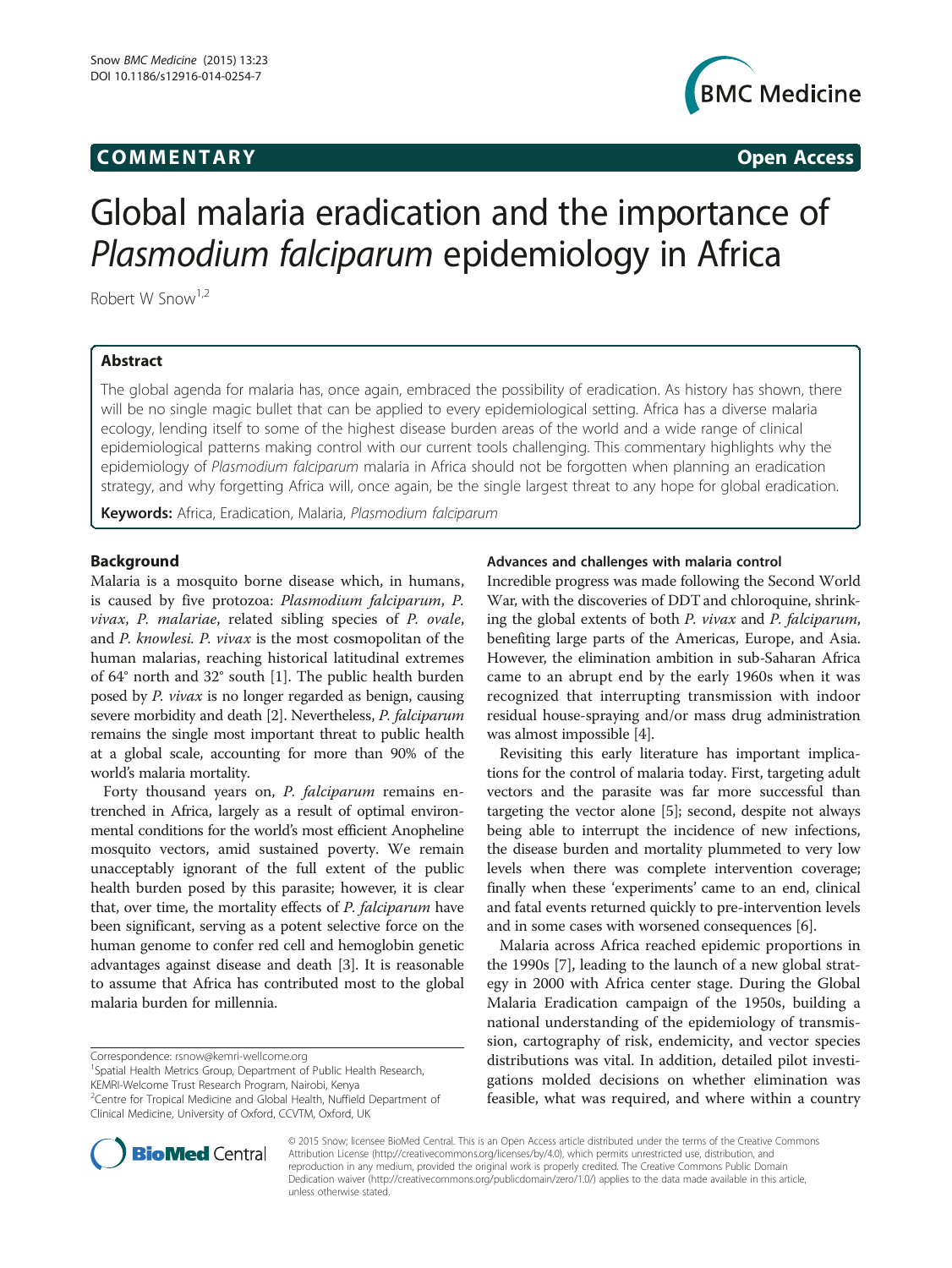it might achieved. This level of epidemiological intelligence was absent at the launch of the Roll Back Malaria campaign in 2000.

### Epidemiological intelligence

The clinical epidemiology of P. falciparum is complex and interest in unraveling its mysteries goes back over 80 years. What we do know is that repeated parasite exposure leads to the acquisition of a clinical immunity that first protects against the severe consequences of infection, immunity develops more slowly to the milder forms of the disease and much more slowly by regulating the intensity of blood stage infection. We do not know how many new parasite exposures are required to invoke a functional clinical immune response, but in areas where multiple new infections are experienced quickly from birth, immunity is acquired faster than in an area where the intensity of parasite transmission is much lower. This remains one of the fundamental conceptual frameworks of malaria disease epidemiology that governs the age and clinical patterns of health outcomes, rates of morbidity and mortality, and the varying mixes of control options available on an elimination pathway (Figure 1).

There is evidence [[8-12](#page-2-0)] to suggest that despite a changing pathogenesis and age pattern of disease, the overall rate of severe, life-threatening disease in childhood remains stable for a large part of the transmission curve (bold line in Figure 1) and only when conditions within the mesoendemic range are reached do the rates of disease begin to significantly decline. As transmission declines further, the risk of infection becomes more directly related to the chances of becoming sick and developing severe complications until a state is reached where infection risks and disease outcomes are both rare. Lacking functional immunity, the consequences of any new infection for an individual become increasingly severe. These unstable conditions become very susceptible to even the smallest of perturbations in climate, ecology, population movement, and intervention efficacy (drug and insecticide resistance) or coverage.

Throughout the transmission spectrum, malaria adheres to some basic infectious disease principles: some people are more susceptible to a poor disease outcome than others, some are bitten more frequently than others, and some are more infectious than others [[13](#page-2-0)]. This heterogeneity becomes increasingly relevant to control with declining intensity of transmission to the point below 1% *PfPR*  $_{2-10}$ , where foci of risks emerge. When elimination plans are activated, these sinks of transmission become the target of intervention.

After a decade of Roll Back Malaria in Africa, almost 184 million Africans still live under conditions of hyperholoendemic transmission [\[12\]](#page-2-0), despite impressive coverage of insecticide-treated nets (ITNs) since 2006. Mathematical theory suggests that ITNs alone might not reduce parasite exposure enough in the highest endemicity classes, even when deployed to protect over 80% of the population and used every night [[14,15\]](#page-2-0). The same theory suggests that